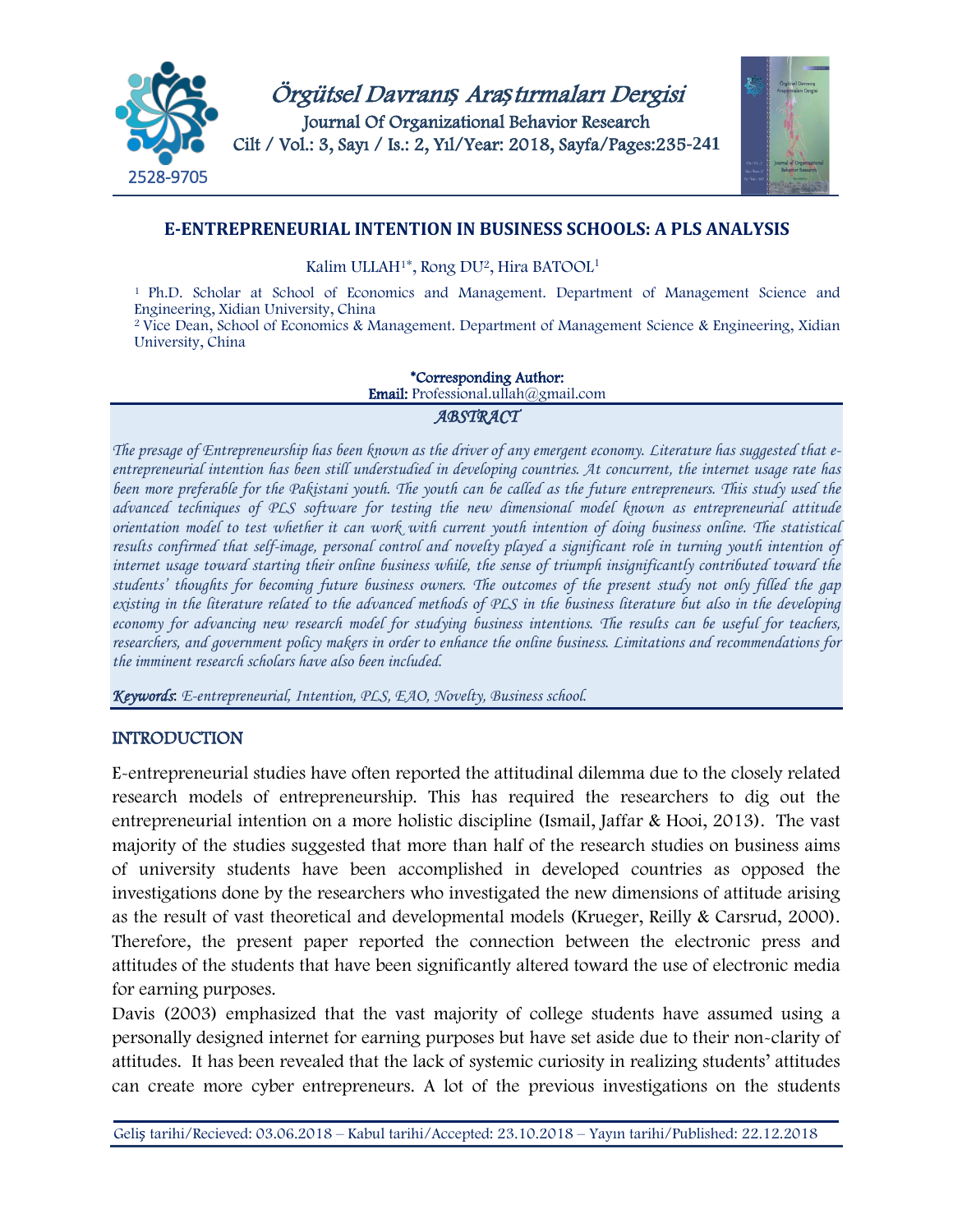## Örgütsel Davranı*ş* Ara*ş*tırmaları Dergisi 236

Journal of Organizational Behavior Research Cilt / Vol.: 3, Sayı / Is.: 2, Yıl / Year: 2018, Sayfa / Pages: 235–241

clarified that the attitudinal part has been the missing thing in developing clarity toward starting their own business (Timmons & Spinelli, 1994). This research attempted to develop eentrepreneurial aim as a research investigation approach through a quantitative technique inside the e-entrepreneurial model by Robinson et al. (1991) that targeted the societal outlook on clarifying the students' attitude toward starting their own businesses that will develop both financing and company research. Entrepreneurship plays an important role in economic prosperity and social stability in many developed countries. Pakistan faces massive challenges related to the unemployment of the youth, especially university graduates because of the absence of prior work experience and low skill-based education.

The following part has highlighted the relational hypotheses such as triumph, self-image, personal-control, and novelty as the advanced attitudinal dimensions to measure business intentions. Next, the paper has covered statistical pre-requisites for the study based on scale reliability and validity. Consequently, the last sections have brought details on data analysis, path analysis, and hypotheses testing ended with discussion, conclusion, and recommendations for future research.

#### RESEARCH MODEL AND RESEARCH CONTEXT



This paper constituted a part of a larger research study which examined e-entrepreneurial intention, and the attitudinal determinants of online business intentions in the developing economy of the world.

Through the years, various researchers have been using various personality variables, demographic elements, philosophical facets, and principles of planned behavior (Karimi, 2012). But, still, the gap exists with a connection to an attitudinal aspect of business students as already highlighted in the introduction section.

The study conducted by Ismail et al. (2013) highlighted a holistic approach to business intention through EAO factors. In emerging states such as Pakistan, now, there is an increasing international curiosity about e-commerce as a result of changes in the government. Pakistani youngsters need significant intentions for e-entrepreneurial setups as a result of advancement in the 3G and 4G technology sector (Zia, 2014). By publishing the communications commission of Pakistan, the government of Pakistan highlighted the attention to the use of over the web small business goals, which has been much like entrepreneurial attitude orientation model that offers cultural gap emphasized by Aijaz (2009). This study has been planed to confirm the EAO model practices inside the Pakistani culture. Hereafter, the projected behavior idea was right since it targets on the frame of mind, by its sub-scales essential in ascertaining the quantifiable aim. The competencies have been predicated using 4 sub-scales including:

### Sense of Triumph

The facts outlined the importance of doing businesses for furthering the growth of the organization and economy, therefore the most important target would be always to attain brand new combinations within the organization. People who have the higher intellect in blending fresh matters to business are going to have more significant entrepreneurial or electronic–entrepreneurial goals since they require longer attention to do non-routine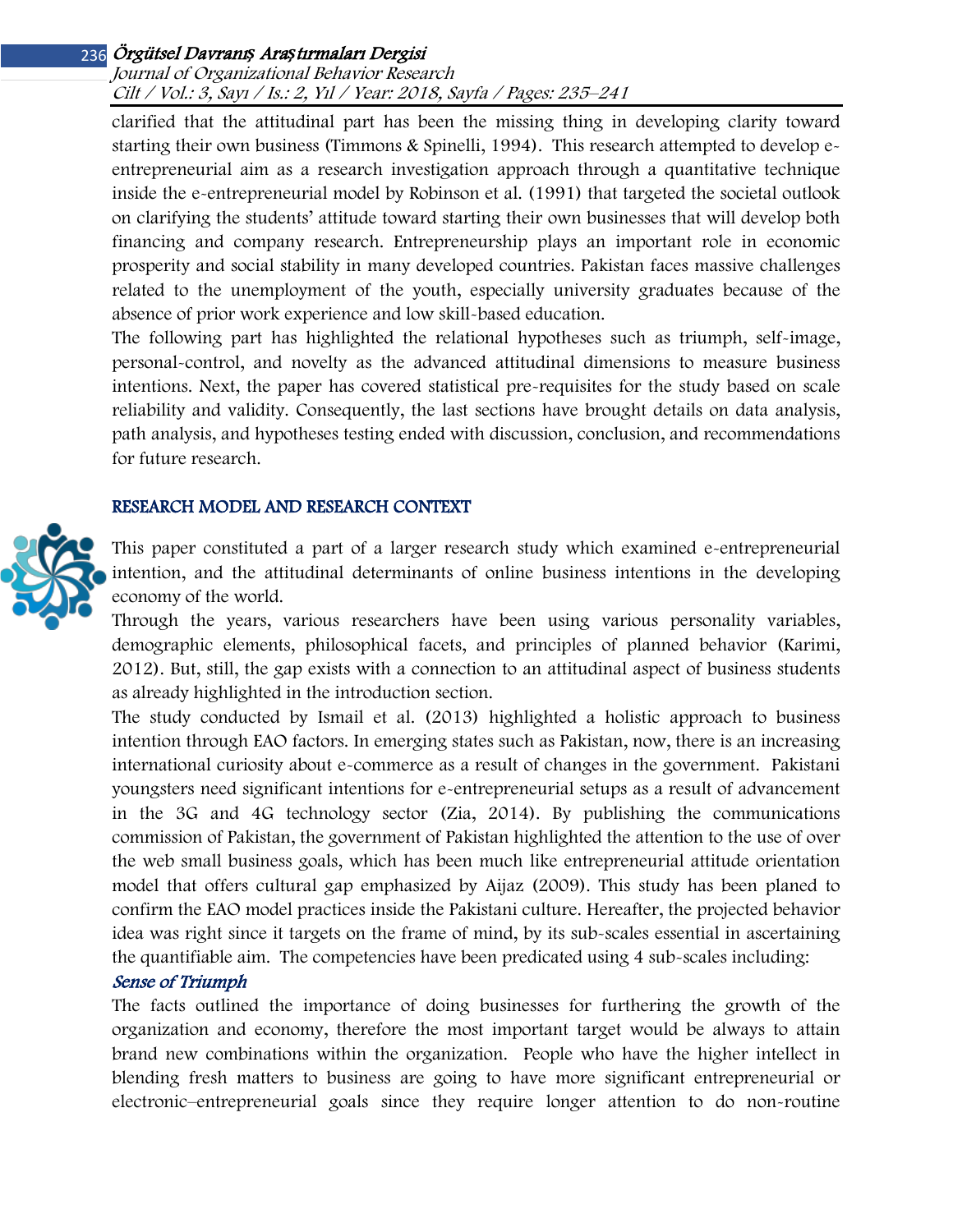obligations and choose their very own responsibilities based on the results of actions. Meanwhile, the feeling of success has been explained as people searching for opinions and having an urge to connect themselves to the others, establish ambitious aims for their own and improving their own operation. Various studies emphasized that success could be a predictor behavior (McClelland, 1951). Research done on success showed that there has been a greater degree of it among business college students. Salhi (2018) considering the results of his analysis, declared that success does impact purpose, however it maybe not be strong enough at the moment or point. According to the reviewed literature, the authors considered the following hypotheses:

H1: Triumph has a significant impact on e-entrepreneurial intention.

## Self-image

Self-image along with the personalized assurance and competencies inside, fundamentally is beneficial regarding the events of the company. Oliver, (1999) considered it as discovering entrepreneurial goals. It has been truly associated with the personal urge to conduct business rather than looking for jobs and employers. The analyst found the partnership of self-image with the objective variable of college students, and also the author found that self-image will affect exactly the purpose of these students whether schools have furnished them with the counseling services or not. Therefore, it can be declared that:

H2: Self-image has an optimistic control on e-entrepreneurial intention.

# Personal Control

Personal control reflects the personal monitoring of mechanics, and impacts businesses. Whilst, the analysis demonstrated it as a critical variable of company objectives, plus it ought to succeed in e-businesses. Personal control can get a handle as the most major element in pinpointing college students' entrepreneurial goals. Cronan et al. (2018) declared that the personal-control ardently incorporates with the professional business. Henceforth, it has been supposed that:

H3: Personal control has an optimistic influence on e-business intentions.

# **Novelty**

Novelty can be defined as a standard human urge to behave in a distinctive manner as opposed to embracing conventional ways to do things. Business management requires novelty because it can be considered as a major skill in learning to be an innovative entrepreneur. Novelty compels somebody to demonstrate a private procedure in running or doing an organization which is fundamentally an imaginative procedure. Novelty additionally comes with a fundamental role within the entrepreneurial product in forecasting self-employment purposes. Marques et al., (2018) studied the consequences of creativity and risk-taking on firms' aims, and found the main impact of novelty in reaching the goals. The aforementioned discussion also led the writers to state the following hypotheses (Figure 1):

H4: Novelty has an optimistic control on the e-entrepreneurial intentions.

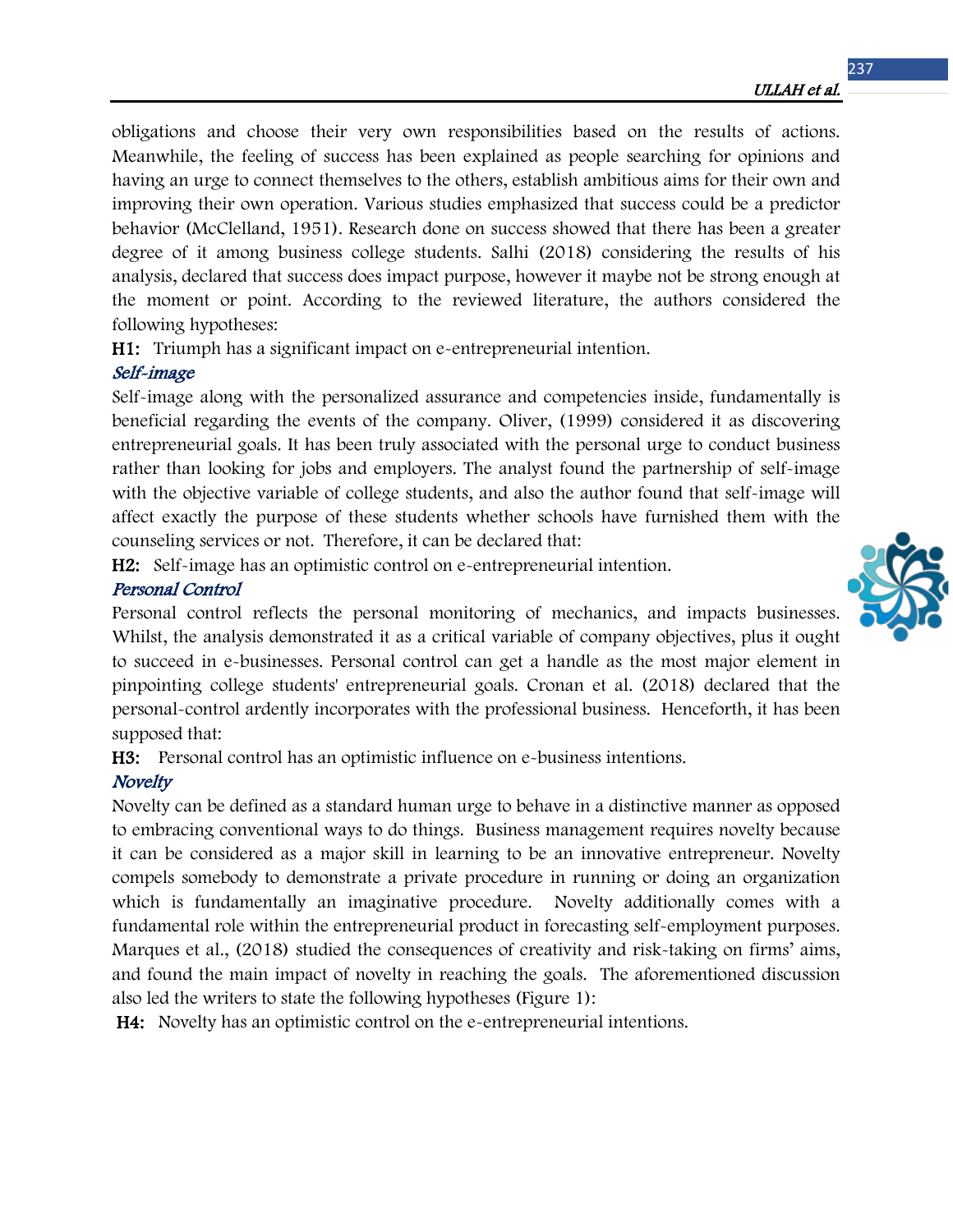# Örgütsel Davranı*ş* Ara*ş*tırmaları Dergisi 238

Journal of Organizational Behavior Research Cilt / Vol.: 3, Sayı / Is.: 2, Yıl / Year: 2018, Sayfa / Pages: 235–241



Figure 1: Research Model

## **METHODOLOGY**

## Sampling



The participants of the study were the commerce students mostly in the last semester of business studies. They were chosen through purposive sampling on the basis of five one ratio (Hair et al., 2015).

#### Data collection

Two hundred survey questionnaires were employed. A total of 90 questionnaires (indicating about 45% response rate) were answered and analyzed.

#### Measures and assessment of goodness of measures

The questionnaire adopted from Robinson et al. (1991) was utilized based on the five point likert scale.

#### DATA ANALYSIS

To examine the proposed model, the researchers employed Smart PLS 3.0 (Ringle, Wende, and Becker, 2015).

#### Structural Model

To evaluate the structural model, Hair et al. (2014) recommended considering  $\mathbb{R}^2$ , beta and tvalues via a bootstrapping process with a sub-sample of 5,000. They also recommended that to accumulate these basic procedures, investigators should also discuss the predictive relevance  $(Q<sup>2</sup>)$  and the effect sizes  $(f<sup>2</sup>)$ .

Sense of triumph (β = 0.057, p < 0.1), self-image (β = 0.384, p < 0.01), personal control (β = 0.263, p< 0.01), and novelty ( $\beta$  = 0.197, p< 0.01) were absolutely related to the entrepreneurial intentions (53.5% of the variance). Thus, H1, H2, H3, and H4 were achieved. The  $\mathbb{R}^2$  value was fit above the 0.35 price as suggested by Cohen (1992) as a representative of a considerable model. From table 1, it can be seen that all connections indicated substantive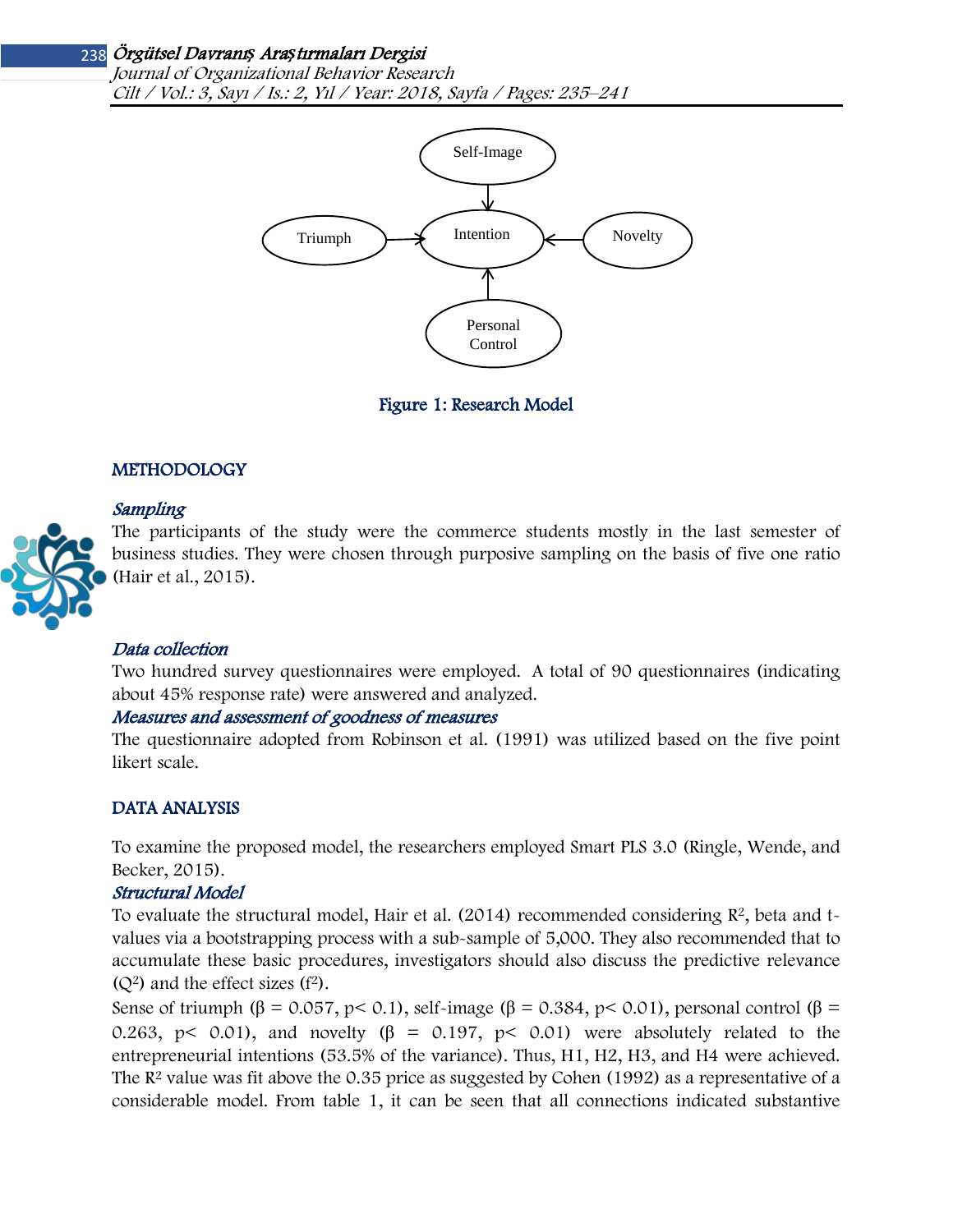contact with 1 (little impact), 2 (medium impact) and 3 (huge impact). Further, the prescient significance of the model was surveyed by utilizing the blindfolding method. Blindfolding is an reused procedure that discards each information point (the product recommends any number somewhere in the range of 5 and 12, in this study, an exclusion separation of 8 was considered) in the endogenous developed markers, and assesses the parameters with the rest of the focused information (Chin, 1998; Henseler et al., 2009; Tenenhaus et al., 2005).

Hair et al. (2014) additionally proposed that the blindfolding method should be just connected to the endogenous builds that have an intelligent estimation (various things or a single thing).

When the Q2 esteem is bigger than 0, the model has prescient pertinence for a specific endogenous build (Hair et al. 2014). Hair et al. (2014) expressed that a relative proportion of prescient pertinence, estimations of 0.02, 0.15, and 0.35 demonstrated that all the exogenous variables have either a little, medium, or huge prescient significance impact on the endogenous construct. The Q2 in this examination was 0.303 which could be ordered as having medium prescient importance.

| <b>Hypothesis</b> | Relationship                  |       | Std Beta Std Error | t-value | Decision                                         | f2 | <b>VIF</b> |
|-------------------|-------------------------------|-------|--------------------|---------|--------------------------------------------------|----|------------|
| H1                | Triumph ->Intention           | 0.057 | 0.036              |         | 1.592*   Supported $\vert 0.057 \vert 1.023$     |    |            |
| H <sub>2</sub>    | Self-Image $\sim$ Intention   | 0.384 | 0.057              |         | $\sqrt{6.756***}$ Supported $\sqrt{0.384}$ 1.812 |    |            |
| H3                | Personal Control -> Intention | 0.263 | 0.054              |         | $\sqrt{4.831***}$ Supported $\sqrt{0.263}$ 1.861 |    |            |
| H4                | Novelty $\geq$ Intention      | 0.197 | 0.062              |         | $3.189***$ Supported 0.197 1.703                 |    |            |

| Table 1. Connections indicating substantive contacts |
|------------------------------------------------------|
|------------------------------------------------------|

## DISCUSSION

The images of self-image, personal control and novelty have been proofed to be significant regarding e-business intentions. Contrariwise, the sense of triumph has shown to be insignificant for the students' business intention. Hence, H2, H3, and H4 created a base for the present study. The findings related to the sense of triumph showed that business students who perceived to have concrete results in business do not anticipate the startup of their own trade. Consequently, these results supported the entitlement in e-business intentions as well.

Entrepreneurial- attitude- models in concurrence with e-business intentions can be used as models for the e-businesses, too. As specifics are statically vulnerable, more recognition about resistors and affecting variables within the firms in which the superior aim will lead the individuals to start up their small businesses, is needed. Considering self-image and novelty, undergraduates who had significantly more intention for establishing an organization at a distinctive manner were the ones that possess more proficiency and self-confidence inside their own capabilities. This exploration has offered helpful information and insights to the educationists who submitted fresh informative policy. Along with all the orientations of the research, college students' aims can possibly be changed by concentrating on their own private hands, self-image, along with novelty. In order to prevent un-necessary funding, educationists should spot students on this specific attitudinal facet and invite them to take part in various internet business program contests to direct their goals towards initializing an internet organization. For example, divisions or schools could make an effort to decide an e-business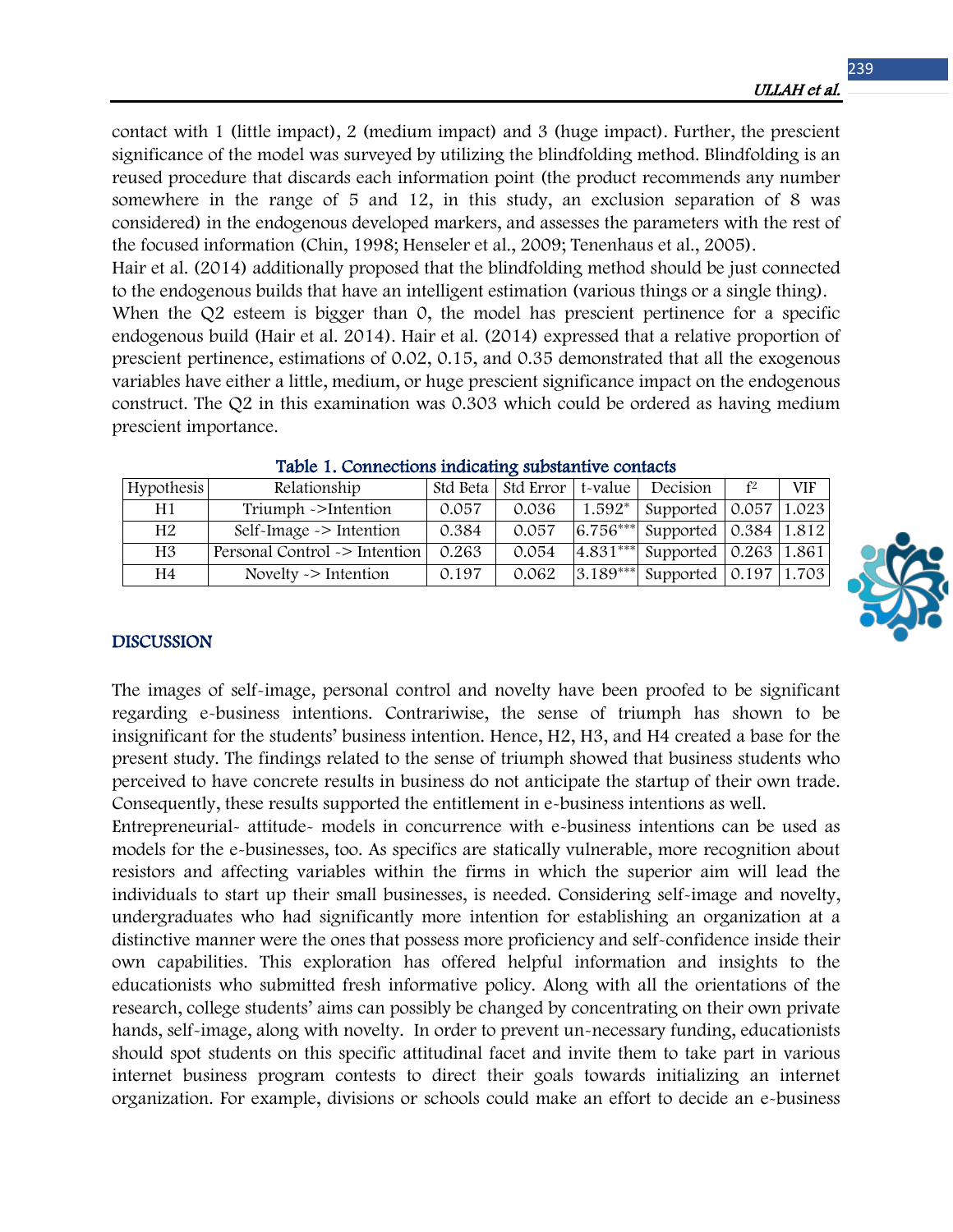# Örgütsel Davranı*ş* Ara*ş*tırmaları Dergisi 240

Journal of Organizational Behavior Research Cilt / Vol.: 3, Sayı / Is.: 2, Yıl / Year: 2018, Sayfa / Pages: 235–241

person's class inside the universities. Additionally, distinct instruction programs ought to be contemplated to cultivate the aforementioned psychotherapy facet among most of college students. Erikson, (2003) asserted that novelty and success might be shifted among pupils during the instruction. The increased section of the complex aim might be generated among the business enterprise students, nonetheless it cannot be generated throughout the traditional method of teaching (Krueger et al., 2000). Karimi et al. (2012) showcased that an incorrect way of teaching with refused outline syllabus has been the main cause of lower level of attitudinal aspects of business students. This needs to be further addressed for the improvement of business future in Pakistan.

#### **CONCLUSION**

For accomplishing research targets and the responses to the raised research questions about the development of e-enterprising goal, the contending model of research structure was tried by PLS (SEM) by the current researchers. Robinson, (1991) and Ismail et al. (2013) demonstrated the enterprising state of mind that can work for determining and structuring replacement aims in online business. Few of them contributed a great deal in deciding the goals, while others did not. All the proposed variables showed higher influence in creating ebusiness intentions rather than the sense of triumph. The results confirmed the reliability of the proposed framework. Colleges have been essentially considered as the suppliers of business people to the general public. Alongside the work of colleges through instruction and preparing, policymakers do need to center around advancing and joining a strong situation for businesses. This is because of the way that educational programs can construct or change the current state of delivering knowledge.

#### ACKNOWLEDGEMENT

This research is supported by Humanities and Social Science Talent Plan in Shaanxi through grant ER42015060002.

#### References

- Aijaz, H., & Butt, F. S. (2009). Barriers in the Development of Electronic Commerce: A Study of Pakistani Enviornment. Student Dissertation at Jönköpin G International Business School.
- Chin, W. W. (1998). The partial least squares approach to structural equation modeling. Modern methods for business research, 295(2), 295-336.
- Cohen, J. (1992). A power primer. Psychological bulletin, 112(1), 155.
- Cronan, T. P., Mullins, J. K., & Douglas, D. E. (2018). Further understanding factors that explain freshman business students' academic integrity intention and behavior: Plagiarism and sharing homework. Journal of Business Ethics, <sup>147</sup>(1), 197-220.
- Davis, D. A. (2003). Self-employment as a career choice: Attitudes, entrepreneurial intentions, and utility maximization. Entrepreneurship theory and practice, <sup>26</sup>(3), 81-90.